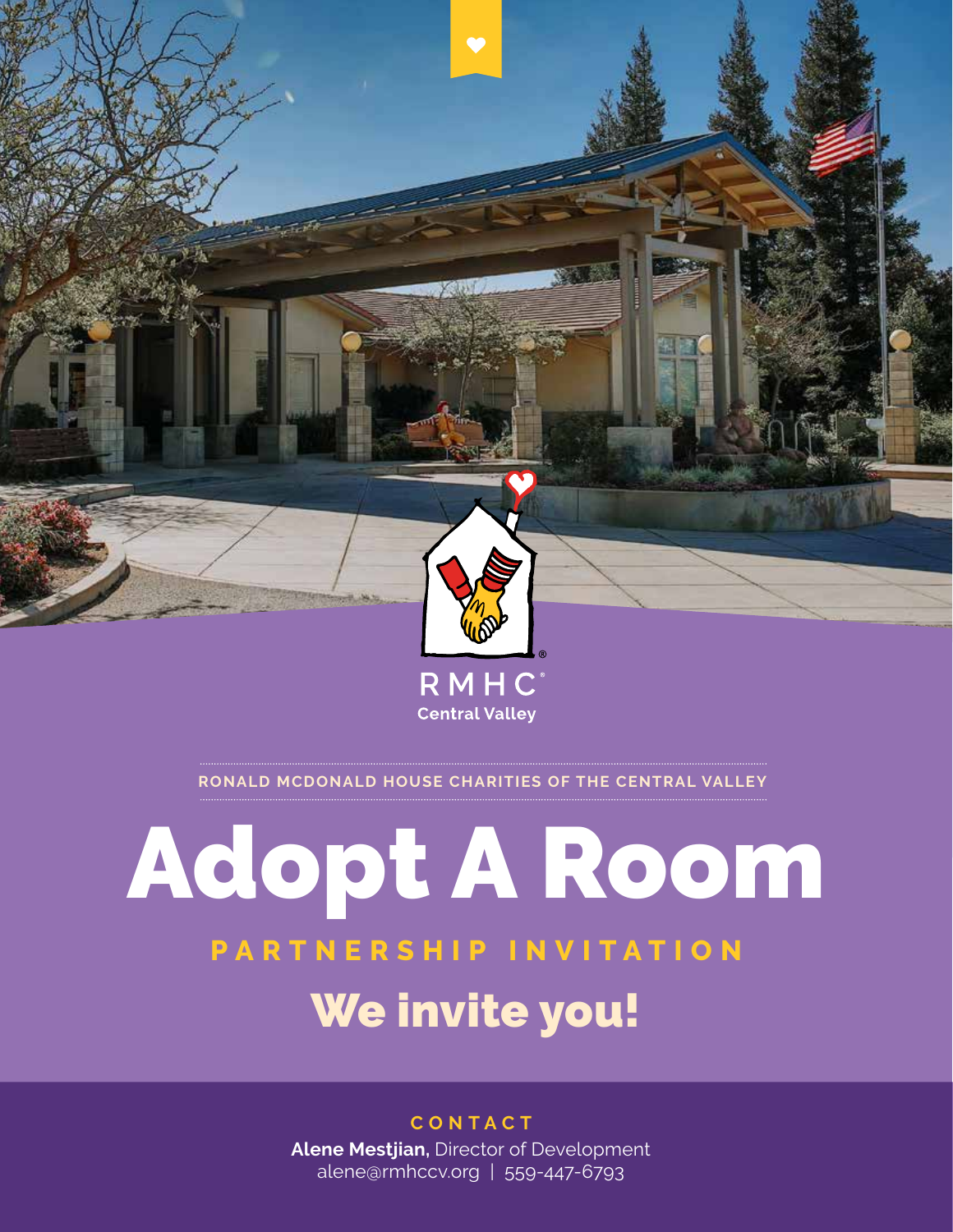# Become A Part Of Our Home

By adopting a room, you are helping families during one of the most stressful times in their lives by easing the burden of a place to stay. You are giving them a place to come home to so they can concentrate on what's most important – the health of their child who is ill at Valley Children's Hospital.

#### Why We Need You

Without the Ronald McDonald House, it would cost a family over \$1oo a day to be near their child. Families are asked for a \$15 donation but no one is ever turned away for their inability to pay. The truth is, most families can't afford a hotel for weeks or months-especially under the stress of mounting medical bills. We ease that burden by providing a comfortable room to rest, a home cooked meal, laundry facilities, a library with a computer and Wi-Fi, a family room, a playroom, beautiful outdoor grounds, a children's playground, and most importantly, a caring environment surrounded by people going through similar experiences.





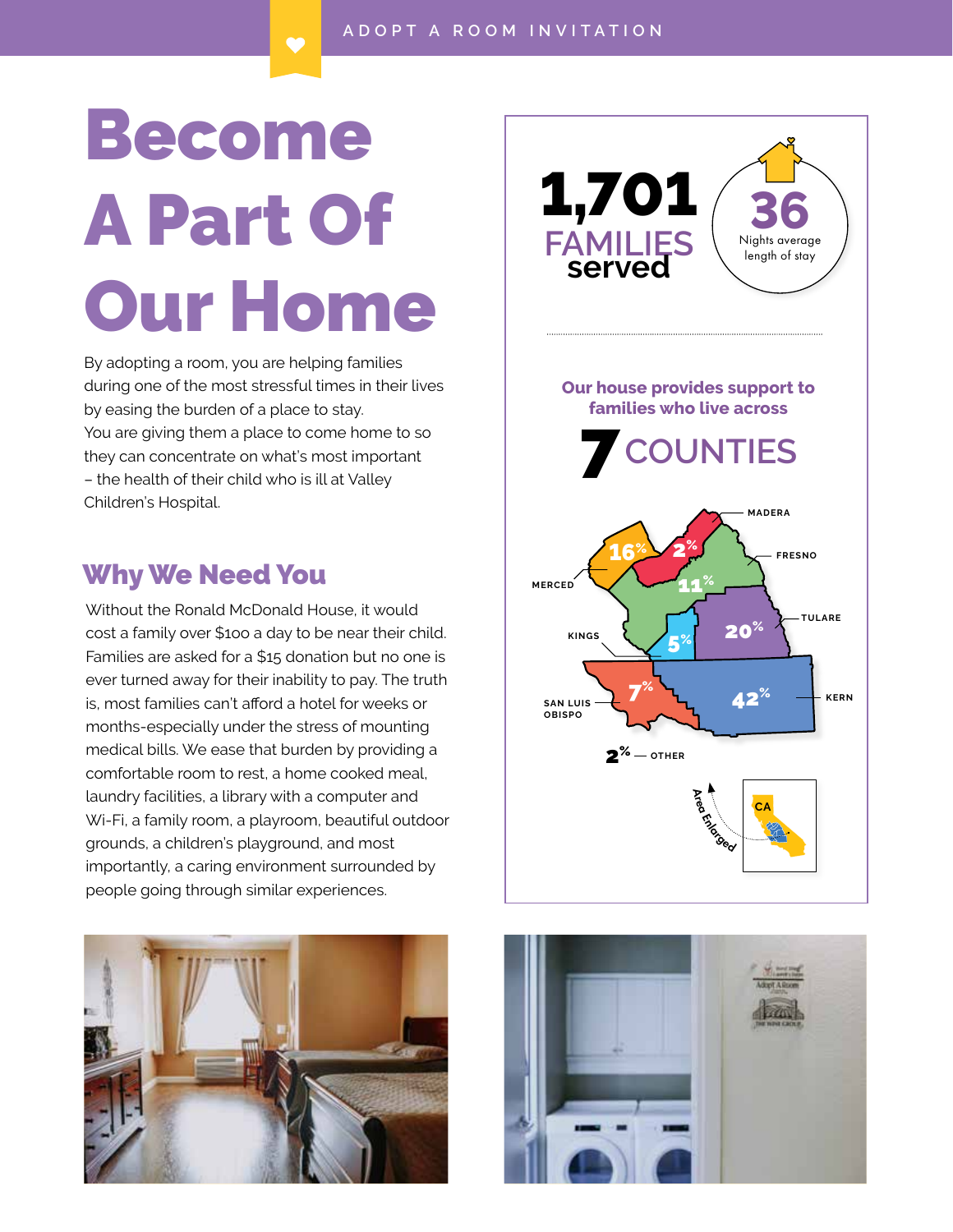## How You Can Help

The Adopt A Room Program is the very heartbeat of the House. With a single annual donation, a business or family will become an exclusive sponsor that helps families throughout the Central Valley. Your generous gift allows families a home away from home, free of charge, no matter how long their child is in the hospital.

#### \$5,000 **Annual Donation**

#### Sponsorship Benefits

- » Donor name prominently displayed at RMHC.
- » Rights to use our logo on your website and publications.
- » Recognition on our website, newsletters, and annual reports.
- » Quarterly updates and notes from the families you've helped!







Be the heartbeat that keeps our families going, and sponsor a room at RHMC today!

Contact Alene Mestjian at **alene@rmhccv.org** or call **559-447-6793**

#### By Sponsoring A Room

you will directly help families who have a child in the hospital. Your support helps underwrite the cost of their stay which enables us to serve all families, regardless of their ability to pay. Your sponsorship will provide life-changing support for a child battling illness. Your generosity will give parents and their children peace of mind during their darkest days.

#### Your Sponsorship Provides

families with all of the care, comfort and resources necessary to focus their energy and attention on their sick child. When families face a medical crisis, being together is a crucial part of the healing process. Without the House, families would spend nights sleeping in their child's room or even in a car as most families cannot afford a hotel room for weeks or months.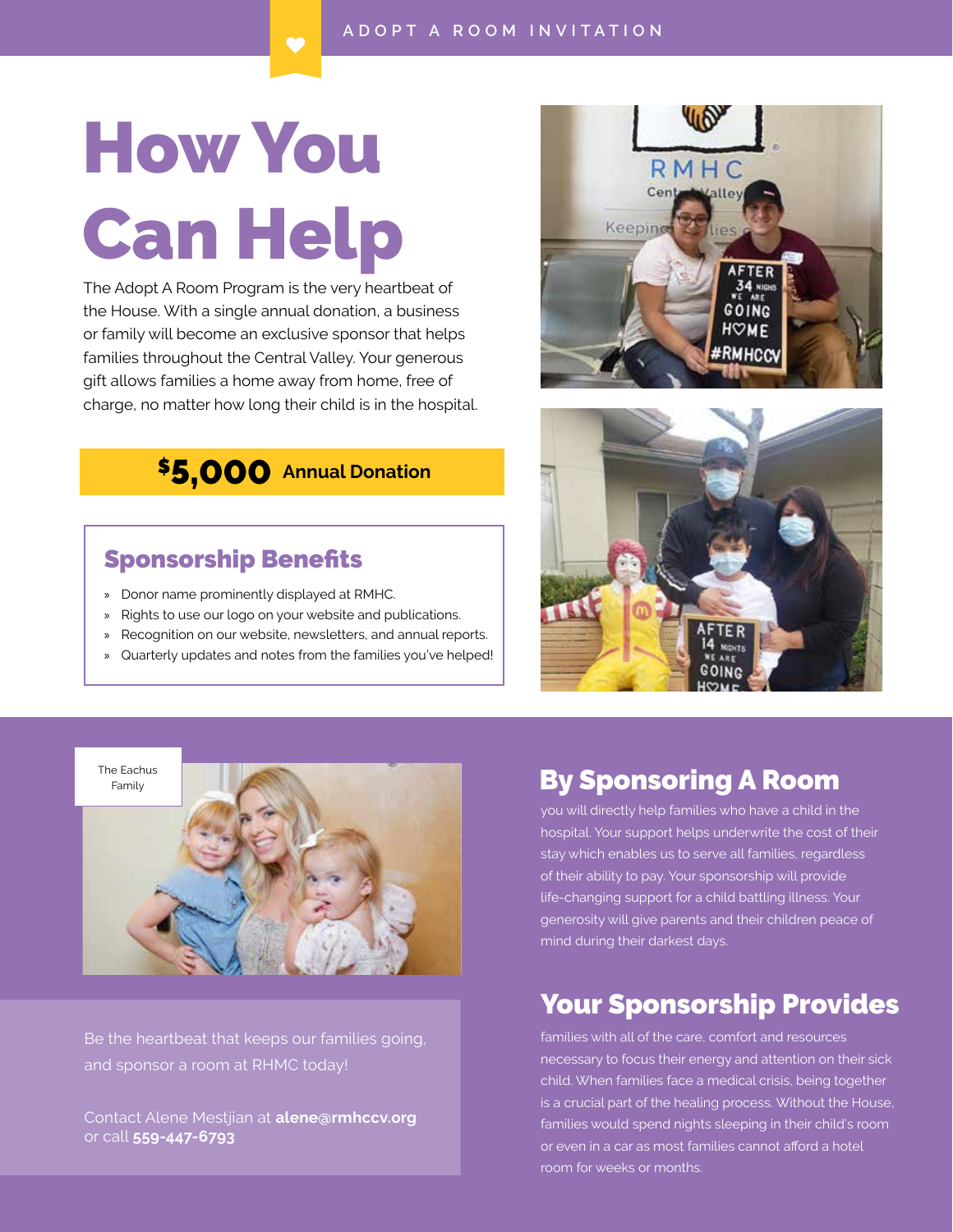### Central Valley Family Stories

#### A Letter from Angel's Mom

Hello, my name is Nancy and my family is from Merced, California. We are so thankful that we were able to stay at the Ronald McDonald House Charities of the Central Valley when our baby, Angel, was born prematurely with an extremely rare condition. From our first ultrasound, we were told that our son would be born with multiple issues that would affect his skull and face. Only one in every 35 million pregnancies have these specific conditions. The doctors did not know if he would make it past birth, or if the surgeries would help.

When Angel was born, his airway collapsed during birth, and he was quickly taken to the NICU at Valley Children's where he was intubated. During Angel's NICU stay, we were so fortunate to be able to stay near him at the Ronald McDonald House. We did not have to drive back and forth from Merced, and we could be right by Angel's side. Everyone at the House was so warm and so kind during these hard times for our family. Our son has had seven surgeries so far, with two more coming up soon. Our son is a fighter! He has a trach, which is an artificial airway which bypasses his vocal cord. He has a tube for feeding, a shunt for access to his veins, and he has had plastic surgery to repair his cleft lip.





Being able to stay at the Ronald McDonald House was simply amazing. We felt at home. We met the amazing staff, and we made lifelong friends. All of the families at the House shared something in common, that our children were staying at the Hospital. During our stay, we experienced such amazing volunteers coming to the house, donating food or making food for all the families at the House. We would all hang out in the kitchen, eat together, and enjoy each other's company when we were far from home and away from our families. The house was so warm, we really enjoyed our stay. We would like to thank all of the donors for everything they did for us. Our stay was blessed.

After two months, we were able to take Angel home. He has many follow up appointments and scheduled surgeries, but our son is simply amazing. He is strong, happy and has a huge will. He brightens our days and makes our lives better. We cherish all of his big and small accomplishments. He is a rare baby, and he will be in the medical books. Our son is a huge blessing. We are so thankful to everyone who makes the Ronald McDonald House what it is. Without the Ronald McDonald House, I don't know what we would have done. Being able to stay near Angel while he was in the hospital was a huge help during these stressful times for our family, and we are so grateful.

Thank you, **Nancy**